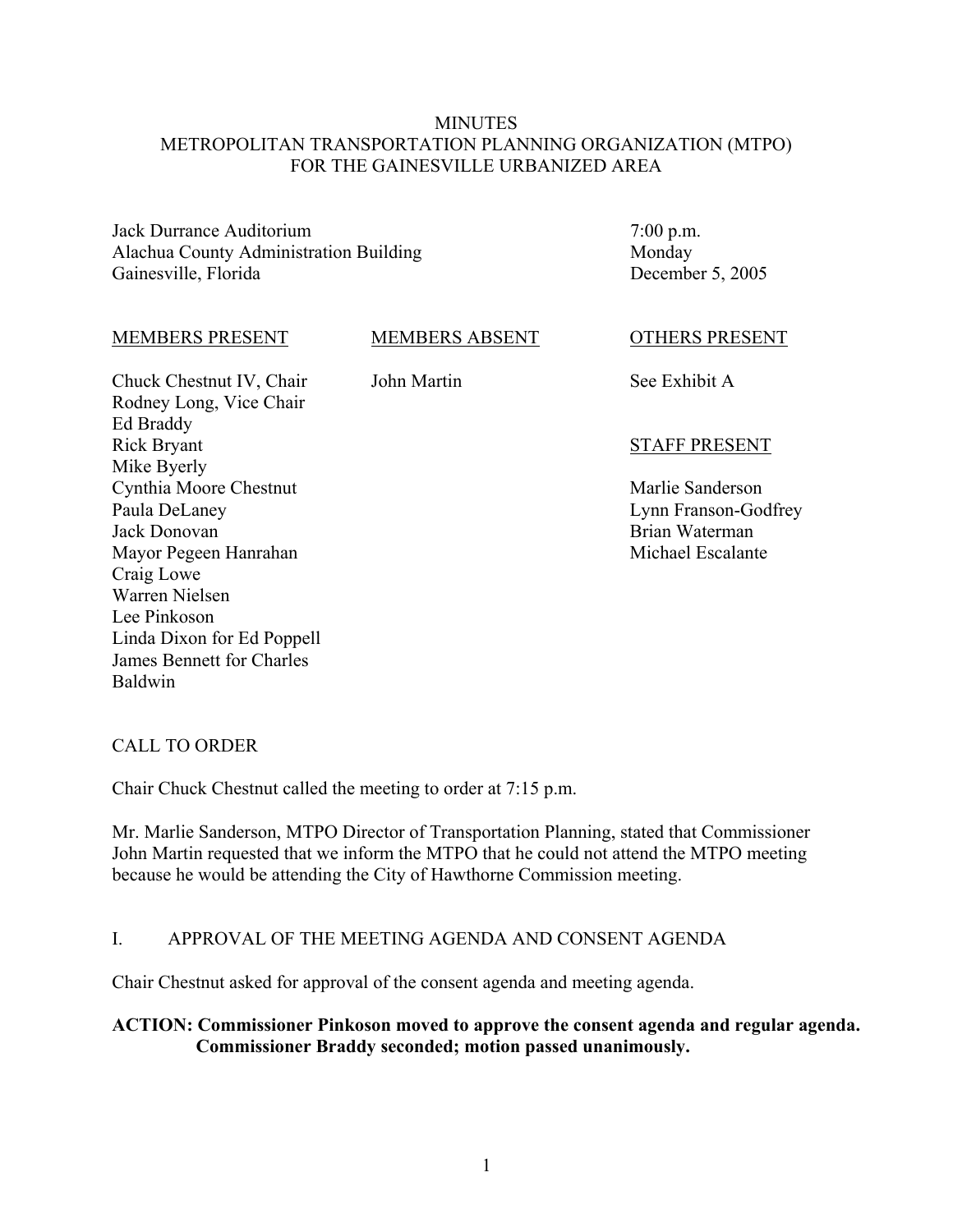#### II. CITY OF ALACHUA- REQUEST TO HAVE TWO VOTING MEMBERS ON THE MTPO

Mr. Sanderson discussed the City of Alachua's recent letter to Governor Jeb Bush, the response from the Governor's Office and answered questions.

# **ACTION: Commissioner Braddy moved to continue discussion of this agenda item at the January meeting. Commissioner Pinkoson seconded; motion passed unanimously.**

# III. FDOT TENTATIVE FIVE YEAR PROGRAM

Mr. Sanderson stated that the Florida Department of Transportation (FDOT) has requested comments concerning its Tentative Five Year Work Program for Fiscal Years 2006/2007 to 2010/2011. He said that the MTPO needs to decide whether to request changes to existing or proposed projects or request that new projects be added to, or existing projects be deleted from, this document. He discussed substantive issues regarding the projects funded in the Tentative Five Year Work Program and answered questions.

Mr. James Bennett, FDOT District 2 Urban Area Development Engineer, discussed the Tentative Five Year Work Program and answered questions.

Mr. Noel Lake discussed the Substantive Issue # 4- South Main Street Landscaping Project and answered questions.

# **ACTION: Commissioner Cynthia Chestnut moved that, if additional funds are found, reallocate the dollars to the State Roads 26/26A Enhanced Streetlighting Project. Commissioner Pinkoson seconded.**

A member of the MTPO asked if FDOT would coordinate with Mr. Lake concerning this landscaping project.

Mr. Bennett said that FDOT staff would coordinate with Mr. Lake. He noted that the MTPO could fund the project at a lesser amount and request that remaining funds be used on other projects.

#### **SUBSTITUTE MOTION:**

#### **Commissioner Byerly moved to request that FDOT:**

- **1. provide additional information about the State Road 329 project [FIN 2077854] to justify the \$1.109 million programmed for landscaping in Fiscal Year 2007;**
- **2. move the landscaping project out to Fiscal Year 2007/2008 if the FDOT Work Program can accommodate the change without jeopardizing the project funding; and**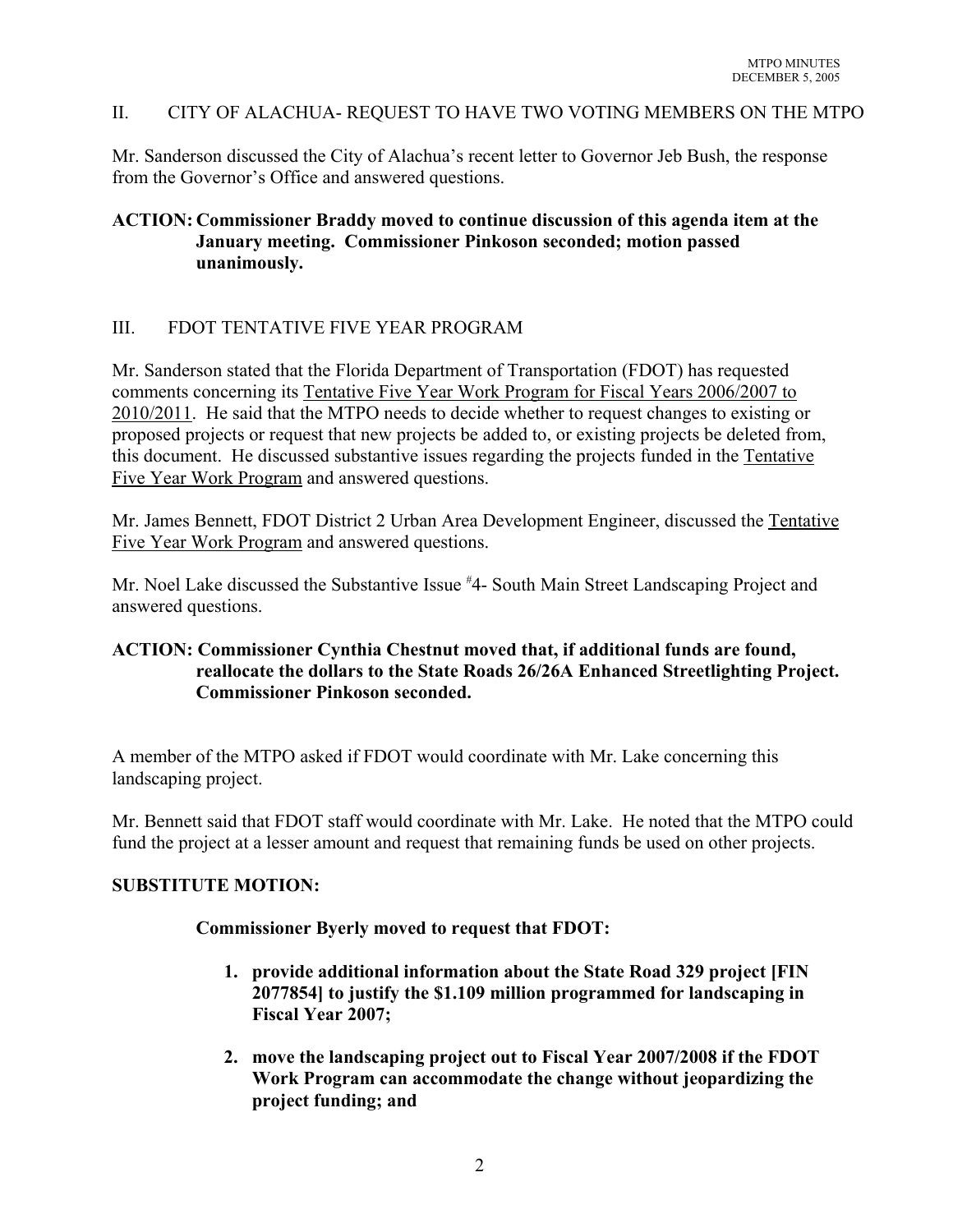- **3. reallocate remaining funds to the following priorities:**
	- **A. to the S. Main Street Reconstruction Project in order to move this project back to Fiscal Year 2007/2008;**
	- **B. to restore Regional Transit System bus replacement funding [FIN 4048333]; and**
	- **C. to the State Roads 26/26A Enhanced Streetlighting Project.**

**Commissioner Lowe seconded.** 

**Commissioner Cynthia Chestnut moved to split the question; Commissioner Pinkoson seconded.**

#### **FRIENDLY AMENDMENT:**

**Commissioner Byerly moved a friendly amendment to replace moving the landscaping project out to Fiscal Year 2007/2008, if the FDOT Work Program can accommodate the change without jeopardizing the project funding, with capping the landscaping project at \$500,000 and adding, if the preceding priorities cannot be met, then restore the funding to S. Main Street Landscaping Project. Commissioner Donovan accepted.**

#### **AMENDED SUBSTITUTE MOTION:**

**Commissioner Byerly moved to request that FDOT:**

- **1. provide additional information about the State Road 329 project [FIN 2077854] to justify the \$1.109 million programmed for landscaping in Fiscal Year 2007;**
- **2. cap the landscaping project at \$500,000; and**
- **3. reallocate remaining funds to the following priorities:**
	- **A. to the S. Main Street Reconstruction Project in order to move this project back to Fiscal Year 2007/2008;**
	- **B. to restore Regional Transit System bus replacement funding [FIN 4048333];**
	- **C. to the State Roads 26/26A Enhanced Streetlighting Project; and**
	- **D. if the preceding priorities cannot be met, then restore the funding to S. Main Street Landscaping Project.**

**Commissioner Donovan seconded.**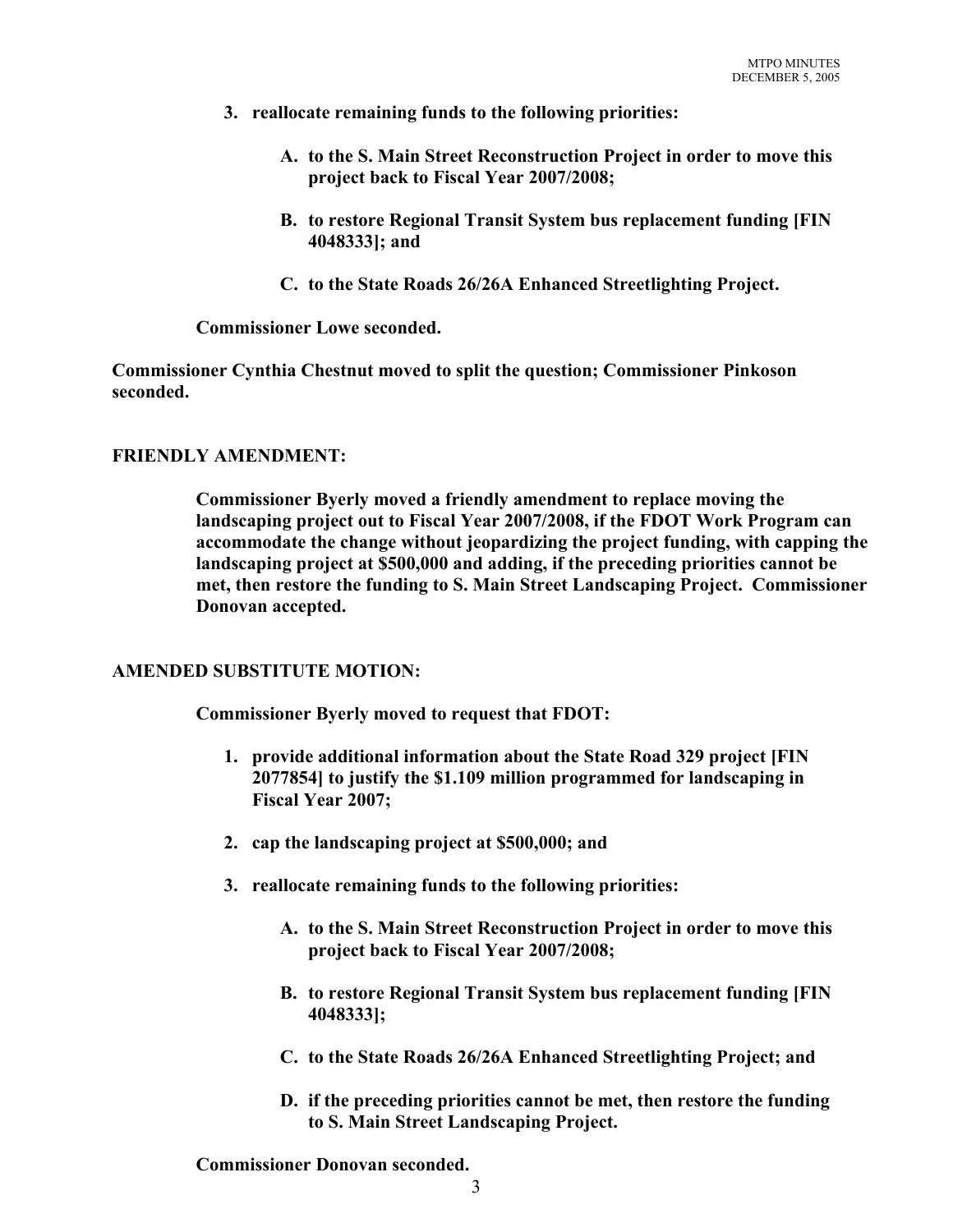#### **It was a consensus of the MTPO to split the question.**

Mr. Tom Donovan spoke on the motion.

#### **AMENDED SUBSTITUTE SPLIT MOTION PART ONE:**

**Commissioner Byerly moved to request that FDOT provide additional information about the State Road 329 project [FIN 2077854] to justify the \$1.109 million programmed for landscaping in Fiscal Year 2007. Commissioner Donovan seconded; motion withdrawn.** 

#### **AMENDED SUBSTITUTE SPLIT MOTION PART TWO:**

**Commissioner Byerly moved to request that FDOT cap the S. Main Street Landscaping Project at \$500,000. Commissioner Donovan seconded; motion passed unanimously.** 

#### **FRIENDLY AMENDMENT:**

**Commission Bryant offered a friendly amendment to come up with additional options rather than restoring the funds to the Main Street Landscaping Project. Commissioner Byerly and Commissioner Donovan both accepted the amendment.**

#### **AMENDED SUBSTITUTE SPLIT MOTION PART THREE:**

**Commissioner Byerly moved to request that FDOT reallocate remaining funds to the following priorities:**

- **A. to the S. Main Street Reconstruction in order to move this project back to Fiscal Year 2007/2008;**
- **B. to restore the Regional Transit System bus replacement funding [FIN 4048333];**
- **C. to the State Roads 26/26A Enhanced Streetlighting Project; and**
- **D. if the preceding priorities cannot be met, then come up with additional options.**

**Commissioner Donovan seconded; motion passed 11 to 1.**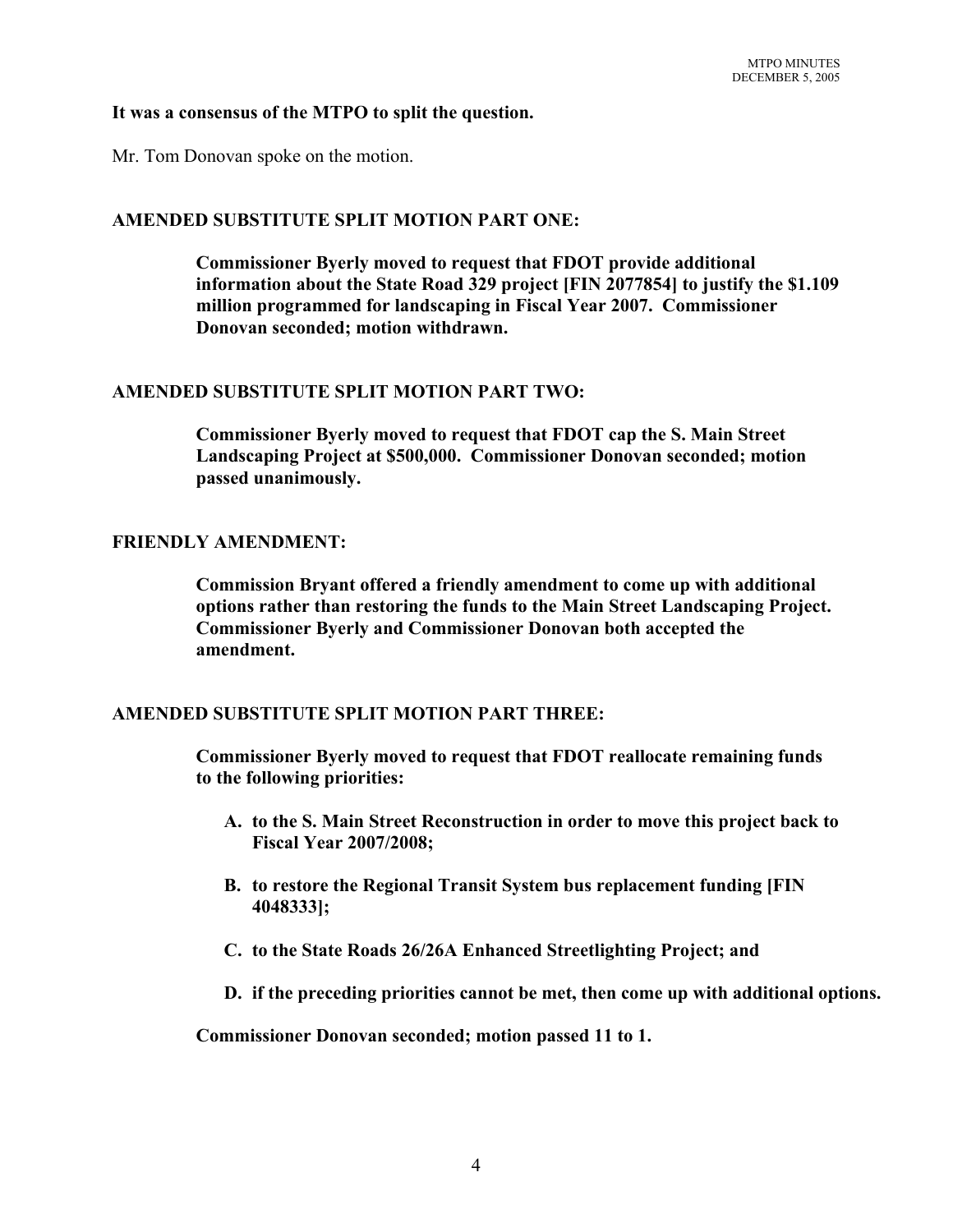Mr. Sanderson continued discussion of the FDOT Tentative Work Program issues. He discussed requesting turnlanes for the NW 34<sup>th</sup> Street Resurfacing Project and a corridor study for the University Avenue Resurfacing Project. He noted that FDOT did not fund any Safety Priorities.

Mr. Bennett reported that FDOT has already studied the <sup>#</sup>1 MTPO safety priority, exit ramp modifications at the Interstate 75 at Newberry Road interchange.

Mr. Sanderson said that the Safety Priority issue has been adequately address by FDOT. He continued discussion of FDOT Tentative Work Program issues. He recommended that the MTPO request clarification of the SW 62<sup>nd</sup> Boulevard Project.

Mr. Bennett stated that some of the SAFETEA-LU High Priority Project funding has been consolidated into a single project in order to do a corridor study.

Mr. Sanderson stated that there is funding in the FDOT Five Year Work Program for lift-equipped vans. However, he noted that funding for replacement buses was removed from the Work Program.

Mr. Bennett stated that the funding for the replacement buses went to cost overruns. He noted that \$2 million for replacement buses may be restored in the FDOT Five Year Work Program.

# **ACTION: Commissioner DeLaney moved to forward the review comments on the FDOT Tentative Work Program in Exhibit 1 to FDOT. Mayor Hanrahan seconded.**

**Commissioner Braddy requested that Substantive Issue # 3, the Main Street Reconstruction Project, be split from the motion. It was a consensus of the MTPO to split the motion.**

# **SPLIT MOTION PART ONE:**

**Commissioner DeLaney moved to forward the following Substantive Issue # 3 review comments to FDOT with a request that FDOT:**

- **1. explain why the Main Street Reconstruction Project [FIN 2077851] was delayed for one year;**
- **2 explain why the costs for the Main Street Reconstruction Project increased by 132 percent; and**
- **3. move the Main Street Reconstruction Project from Fiscal Year 2009 to Fiscal Year 2008.**

**Mayor Hanrahan seconded; motion passed 10 to 1.**

# **SPLIT MOTION PART TWO:**

**Commissioner DeLaney moved to forward the remaining review comments on the FDOT Tentative Work Program in Exhibit 1 to FDOT. Mayor Hanrahan seconded; motion passed unanimously.**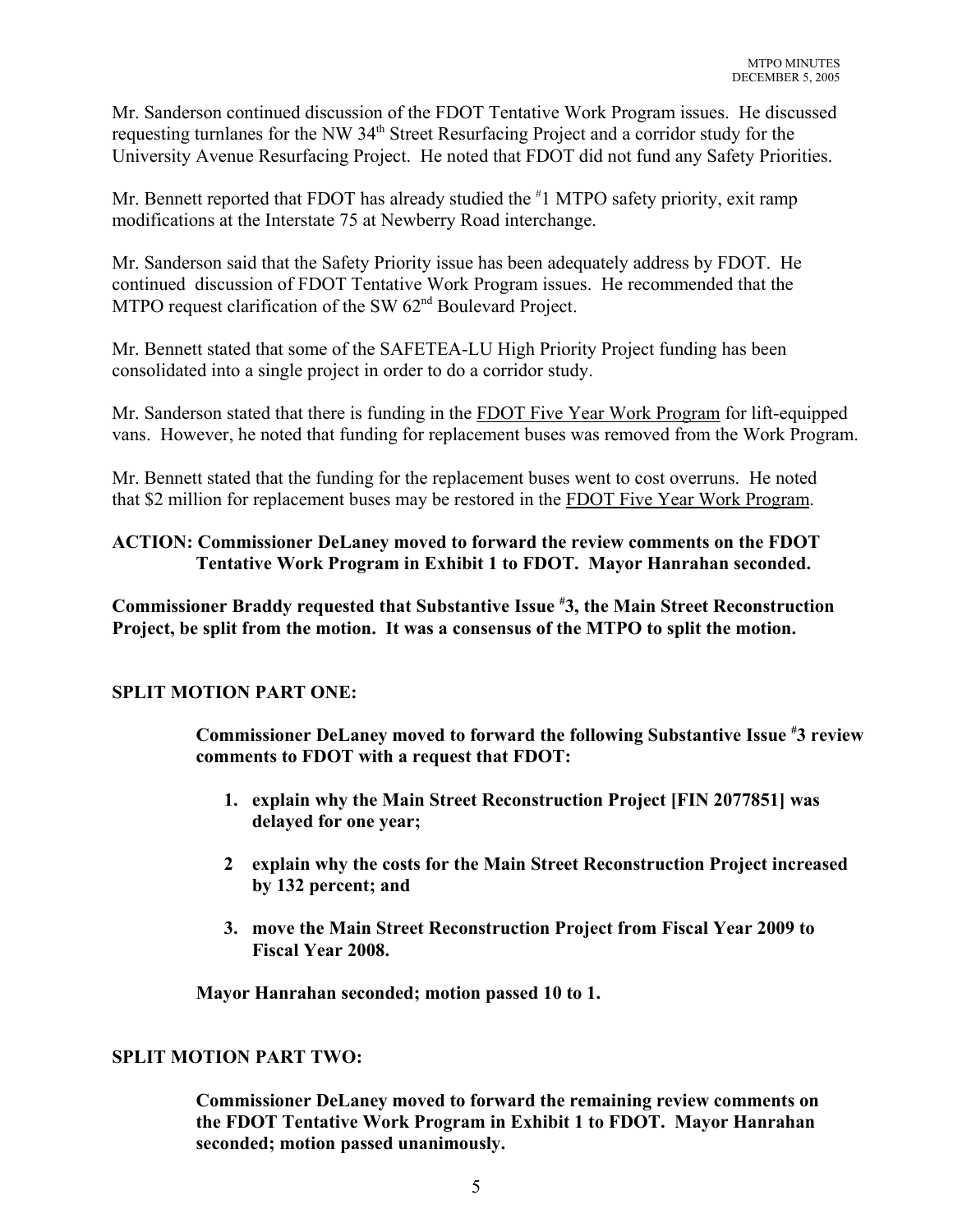# IV. DESIGN TEAM PROJECT REVIEW

Mr. Sanderson discussed proposed revisions to the MTPO Urban Design Policy Manual and answered questions. He noted that there were two significant changes. He said one revision is the addition of a streetlighting policy and the other revision is that there would be design review of only construction, reconstruction and enhancement projects.

# **ACTION: Commissioner Nielsen moved to approved the proposed revisions to the MTPO Urban Design Policy Manual. Commissioner DeLaney seconded; motion passed unanimously.**

# V. DRAFT HULL ROAD LETTER

Mr. Sanderson stated that the MTPO had deferred discussion of the draft Hull Road letter.

# **ACTION: Mayor Hanrahan moved to send the Hull Road letter to the property owners within the proposed Hull Road corridor. Commissioner Cynthia Chestnut seconded; motion passed unanimously.**

# VI. ELECTION OF MTPO OFFICERS

Mr. Sanderson stated that the MTPO needed to elect a Chair, Vice-Chair and Secretary/Treasurer for the coming year. He identified the current officers and noted that the MTPO Chair traditionally alternates between the City Commission and County Commission.

# **ACTION: Commissioner Nielsen moved to elect Commissioner Long as the MTPO Chair, Commissioner Lowe as the MTPO Vice-Chair and Commissioner Pinkoson as the MTPO Secretary/Treasurer. Commissioner Bryant seconded; motion passed unanimously.**

Vice-Chair Long presented Commissioner Chestnut a plaque and thanked him for his service as MTPO Chair.

# VII. MTPO AUDIT REVIEW COMMITTEE

Mr. Sanderson requested that the MTPO appoint two members to an Audit Review Committee. He noted that the MTPO Secretary/Treasurer traditionally chairs this committee.

# **ACTION: Commissioner Byerly moved to appoint Commissioner Pinkoson and Commissioner Bryant to the MTPO Audit Review Committee and to have Commissioner Pinkoson serve as Committee Chair. Commissioner Braddy seconded; motion passed unanimously.**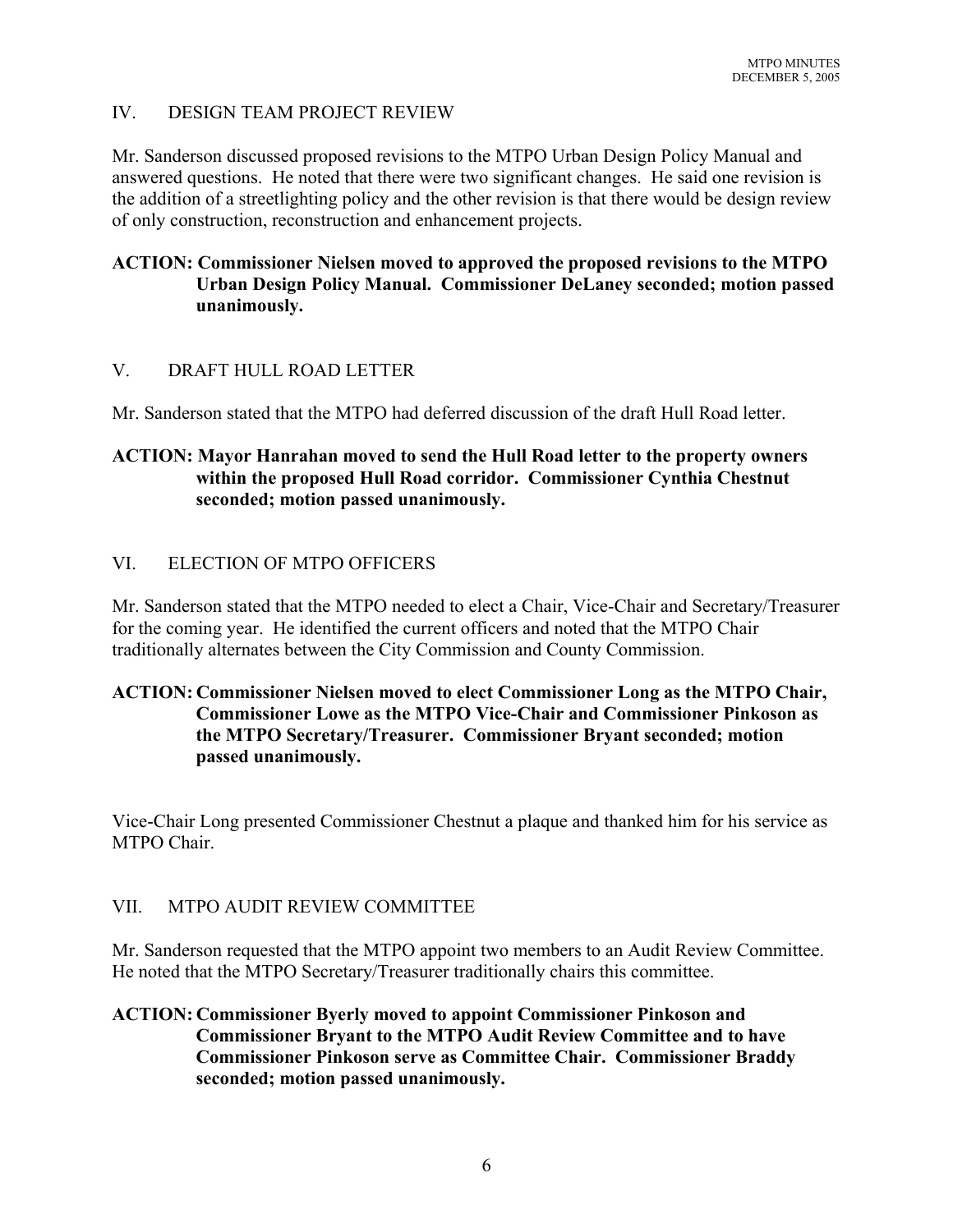#### VIII. STATEWIDE ORGANIZATION OF METROPOLITAN PLANNING ORGANIZATIONS (MPOAC)

Mr. Sanderson asked the MTPO to appoint voting and alternate representatives to the Florida Metropolitan Planning Organization Advisory Council (MPOAC) for calendar year 2006.

# **ACTION: Commissioner Pinkoson moved to reappoint Commissioner DeLaney as the MPOAC voting representative and to reappoint Mayor Hanrahan as the MPOAC alternate representative. Commissioner Donovan seconded; motion passed unanimously.**

# IX. UPCOMING MEETINGS

Mr. Sanderson stated that the next MTPO meeting is scheduled for January  $12<sup>th</sup>$  at 1:30 p.m.

Several MTPO members discussed the MTPO meeting dates and times.

Mr. Sanderson noted that the MTPO meeting dates are scheduled to accommodate other group meeting conflicts. He added that the MTPO evening meetings are MTPO policy to have public input for the MTPO's Transportation Improvement Program, List of Priority Projects and FDOT Work Program.

# IX. COMMENTS

# A. MTPO MEMBER COMMENTS

There were no MTPO member comments.

# B. CITIZENS COMMENTS

There were no citizens comments.

# C. CHAIR'S REPORT

There was no Chair's Report.

# ADJOURNMENT

Chair Chestnut adjourned the meeting at 10:05 p.m.

Date Lee Pinkoson, Secretary/Treasurer

 $\mathcal{L}_\text{max} = \mathcal{L}_\text{max} = \mathcal{L}_\text{max} = \mathcal{L}_\text{max} = \mathcal{L}_\text{max} = \mathcal{L}_\text{max} = \mathcal{L}_\text{max} = \mathcal{L}_\text{max} = \mathcal{L}_\text{max} = \mathcal{L}_\text{max} = \mathcal{L}_\text{max} = \mathcal{L}_\text{max} = \mathcal{L}_\text{max} = \mathcal{L}_\text{max} = \mathcal{L}_\text{max} = \mathcal{L}_\text{max} = \mathcal{L}_\text{max} = \mathcal{L}_\text{max} = \mathcal{$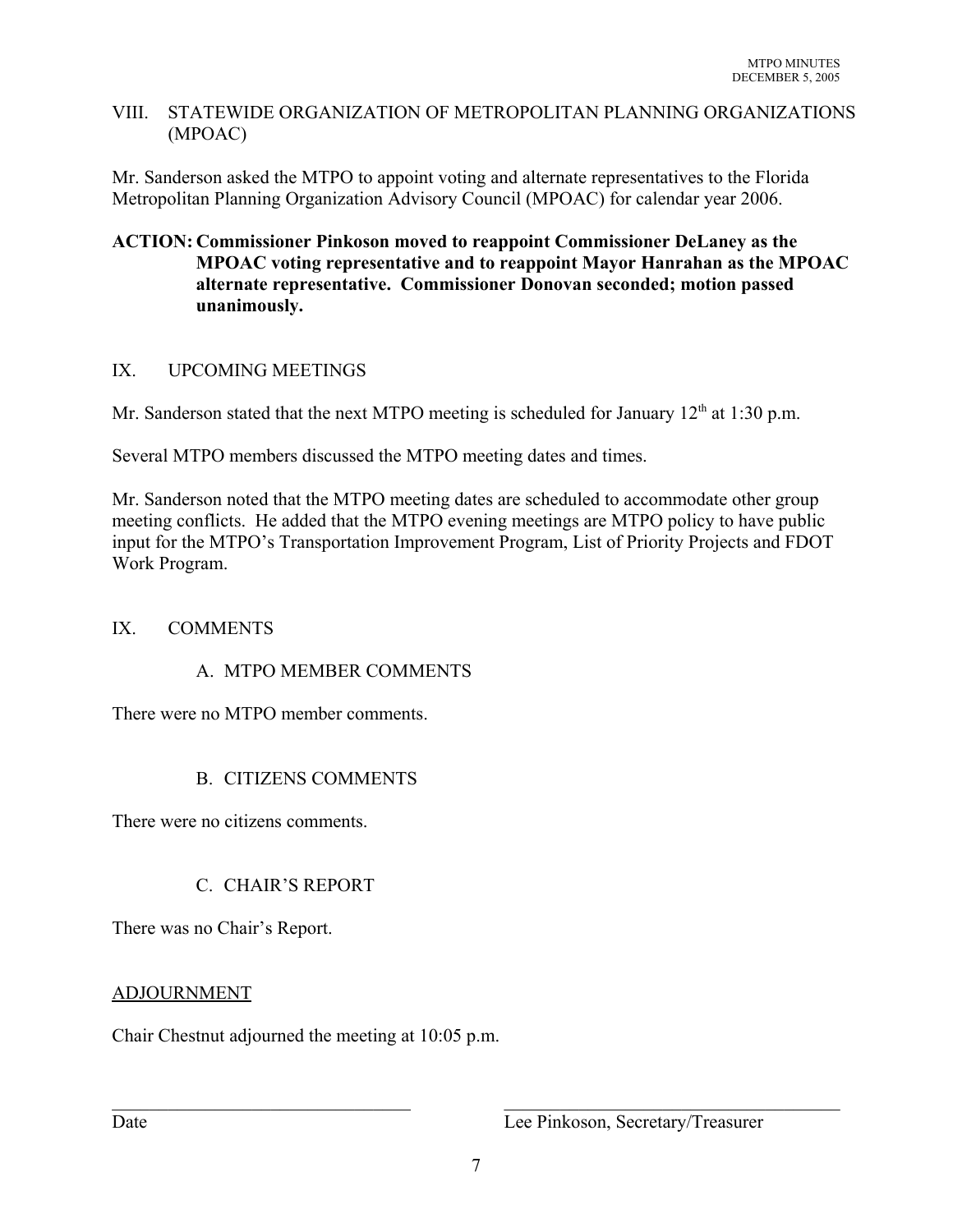# **EXHIBIT A**

# **Interested Citizens Alachua County City of Gainesville**

Tom Donovan Rick Crider Dekova Batey Doreen Joyner-Howard Noel Lake Michelle Danisovzsky Jesus Gomez Suraya Teeple Michael Fay Brian Kanely Randall Reid Shenley Neely Dave Schwartz Teresa Scott

#### **Florida Department of Transportation**

\* By telephone

# Provided written comments

\\Mike\public\em06\mtpo\minutes\december05.wpd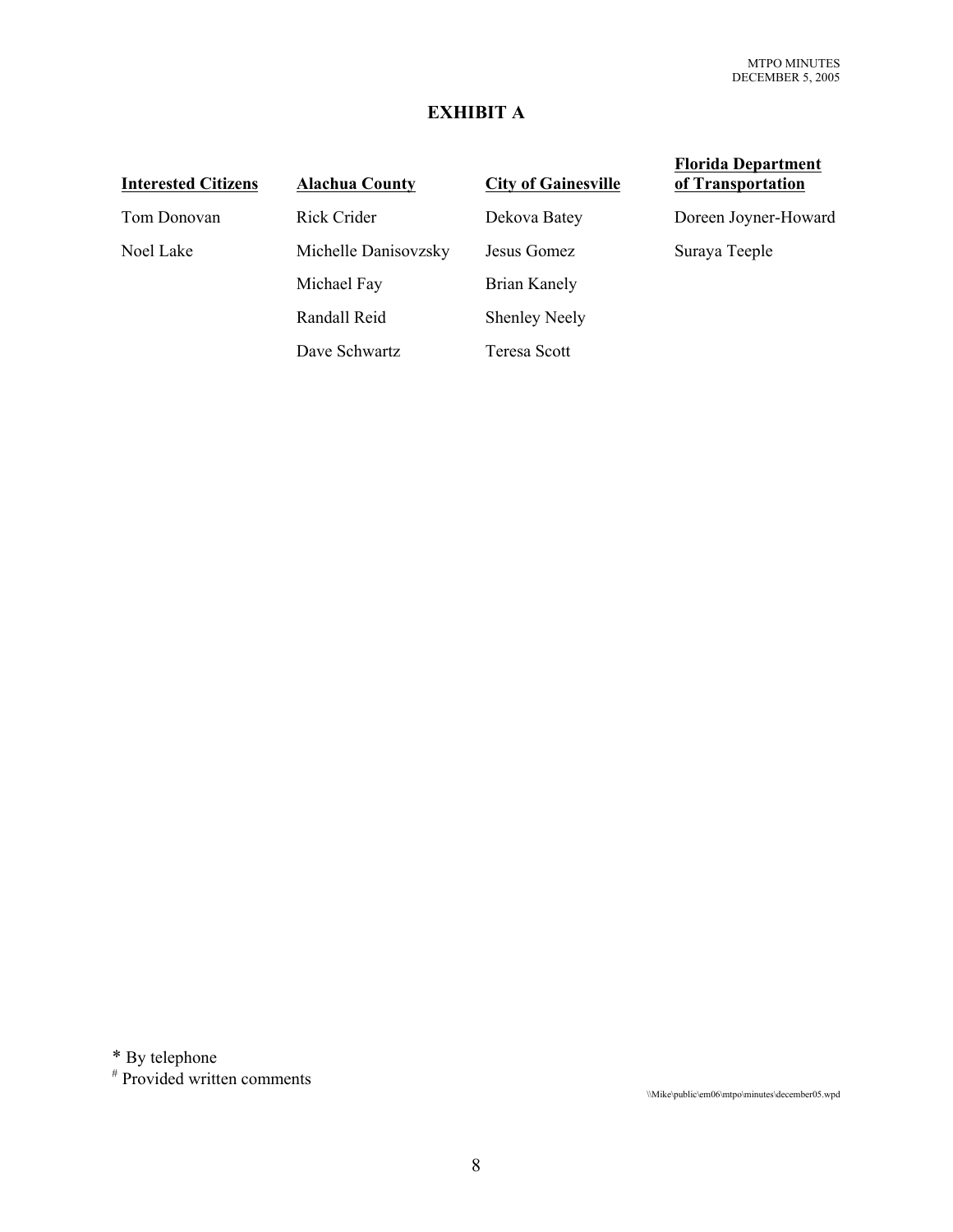

#### **CONSENT AGENDA METROPOLITAN TRANSPORTATION PLANNING ORGANIZATION FOR THE GAINESVILLE URBANIZED AREA**

**Jack Durrance Auditorium Monday, 7:00 p.m. Alachua County Administration Building December 5, 2005 Gainesville, Florida**

#### **STAFF RECOMMENDATION**

| Page $*11$ CA. 1 | <b>MTPO Minutes-November 3, 2005</b>                                                                                                                 | <b>APPROVE MINUTES</b>                         |
|------------------|------------------------------------------------------------------------------------------------------------------------------------------------------|------------------------------------------------|
|                  | This set of MTPO minutes is ready for review                                                                                                         |                                                |
| Page $*35$ CA. 2 | <b>Plan East Gainesville Symposium</b>                                                                                                               | <b>APPROVE STAFF</b><br><b>RECOMMENDATIONS</b> |
|                  | This agenda item is concerning this December 20 Symposium                                                                                            |                                                |
| Page #43 CA. 3   | <b>Transportation Disadvantaged Program-</b><br><b>Resolution of Appreciation</b>                                                                    | <b>APPROVE</b><br><b>RESOLUTION</b>            |
|                  | This Resolution expresses the MTPO's appreciation to Ms. Radhakrishman<br>for her service on the Coordinating Board                                  |                                                |
| Page #47 CA. 4   | <b>Transportation Disadvantaged Program- Purchase</b><br>of Service Grant Agreement Amendment                                                        | <b>APPROVE</b><br><b>AMENDMENT</b>             |
|                  | This amendment is needed because of Florida Department of Transportation<br>revisions to the project budget                                          |                                                |
| Page #51 CA. 5   | <b>Transportation Disadvantaged Program- Section 5311</b><br><b>Grant Application</b>                                                                | <b>APPROVE</b><br><b>AMENDMENT</b>             |
|                  | If approved, this grant will provide funds to provide transportation to the<br>elderly, disabled and economic disadvantaged people in Alachua County |                                                |